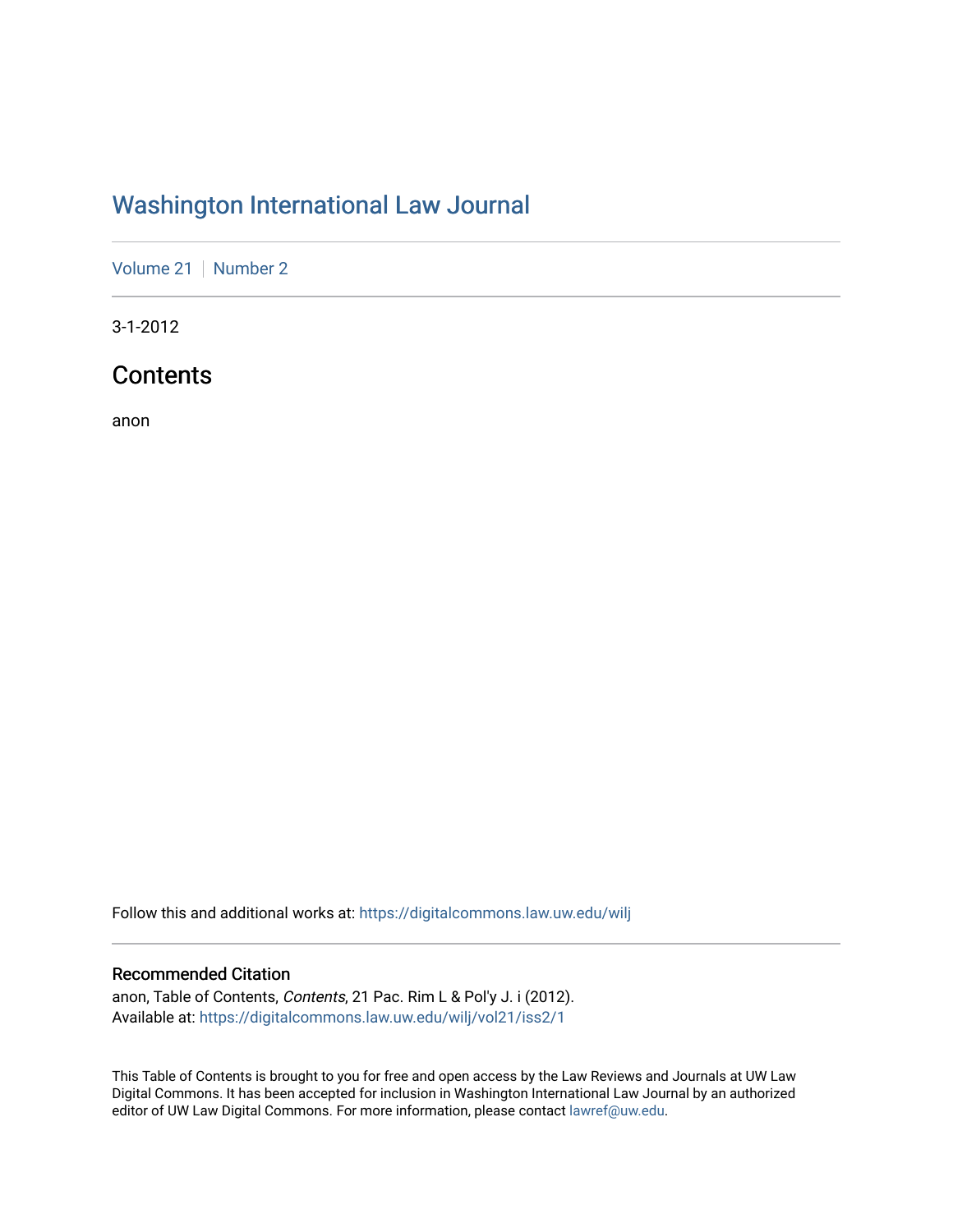# *Pacific Rim Law & Policy Journal*

## VOLUME 21, NUMBER 2

## **CONTENTS**

### **ARTICLES**

| The Brave New World of Lawyers in Japan<br>Revisited: Proceedings of a Panel Discussion on<br>the Japanese Legal Profession After the 2008<br>Financial Crisis and the 2011 Tōhoku<br>Earthquake | Bruce E. Aronson      | 255 |
|--------------------------------------------------------------------------------------------------------------------------------------------------------------------------------------------------|-----------------------|-----|
| A Battle Between Law and Society in<br>Micronesia: An Example of Originalism Gone<br>Awry                                                                                                        | Brian Z. Tamanaha     | 295 |
| <b>COMMENTS</b>                                                                                                                                                                                  |                       |     |
| Why Land Tenure Reform Is the Key to<br>Political Stability in Tonga                                                                                                                             | Kersti Harter Kennedy | 327 |
| Separation of Religion and State in Japan: A<br>Pragmatic Interpretation of Articles 20 and 89<br>of the Japanese Constitution                                                                   | Andrew B. Van Winkle  | 363 |
| Malaysia's World Trade Organization<br>Challenge to the European Union's Renewable<br>Energy Directive: An Economic Analysis                                                                     | Michael W. Meredith   | 399 |

*i*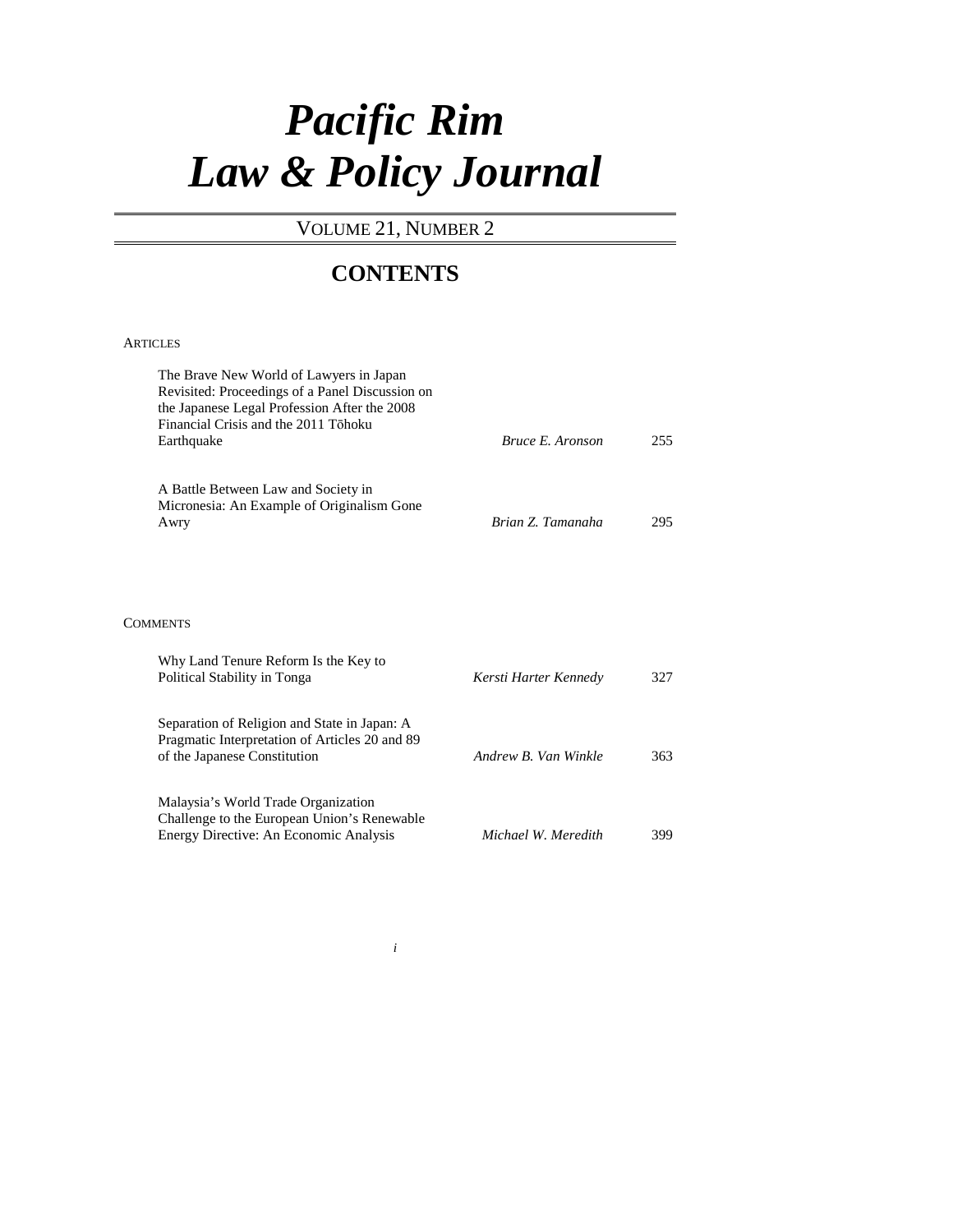#### **ABOUT THE** *PACIFIC RIM LAW & POLICY JOURNAL . . .*

THE PACIFIC RIM LAW & POLICY JOURNAL (ISSN 1066-8632) is published three times a year by students of the University of Washington School of Law. Phone (206) 543-6649, Facsimile (206) 685-4457. Address all correspondence to *Pacific Rim Law & Policy Journal*, University of Washington School of Law, William H. Gates Hall, Box 353020, Seattle, WA 98195-3020.

Member, National Conference of Law Reviews.

**SUBSCRIPTIONS**: Subscriptions in the United States and Canada, covering three issues per volume, are U.S. \$46.54 per year and U.S. \$56.54 elsewhere. Subscription requests should be directed to the address above. Single issues and back volumes are available from William S. Hein Co., Inc., 1285 Main Street, Buffalo, NY 14209. Phone (800) 828-7571, Facsimile (716) 883-8100. Domestic claims for non-receipt of issues should be made within 90 days of the month of publication, overseas claims within 180 days. Thereafter back issue rates will apply. Overseas delivery is not guaranteed.

**CITATION**: Cite as PAC. RIM L. & POL'Y J.

**MANUSCRIPTS**:The *Pacific Rim Law & Policy Journal* welcomes the submission of articles that focus on domestic law or policy in a Pacific Rim nation or an issue of international or comparative law that relates to one or more Pacific Rim nations. Of particular interest to the *Journal* are articles that make use of foreign-language sources otherwise unavailable to English-language readers. The *Journal* also welcomes the submission of English translations of Asian-language legal materials and scholarship. If any part of a manuscript has been published previously, or is to be published elsewhere, the author must include this information at the time of submission. Citations should conform to A UNIFORM SYSTEM OF CITATION (19th ed. 2010) unless common sense dictates otherwise. For detailed submissions guidelines, please visit our website at: http://www.law. washington.edu/PacRim.

**COPYRIGHT**: Copyright 2012 Pacific Rim Law & Policy Association. Except as otherwise specifically provided, the author of each article in this issue has granted permission for copies of his or her article to be made for classroom use, provided that (1) copies are distributed at or below cost, (2) the author and the *Pacific Rim Law & Policy Journal* are identified on each copy, (3) proper notice of copyright is affixed to each copy, and (4) the *Journal* is notified of the use. Requests for reprint permission should be directed to Penny Hazelton, Business Manager, *Pacific Rim Law & Policy Journal.*

**LIBRARIANS**: Prior to Volume 4, issues are designated as follows:

| Winter 1992 | Intramural Issue | Summer 1993   | Vol. 2, No. 2          |
|-------------|------------------|---------------|------------------------|
| Winter 1992 | Vol. 1. No. 1    | 1993          | Vol. 3 Special Edition |
| Summer 1992 | Vol. 1. No. 2    | June 1994     | Vol. 3, No. 1          |
| Winter 1993 | Vol. 2, No. 1    | February 1995 | Vol. 3, No. 2          |

Beginning with Volume 4, each issue is designated by a month, year, volume, and number, and is consecutively paginated.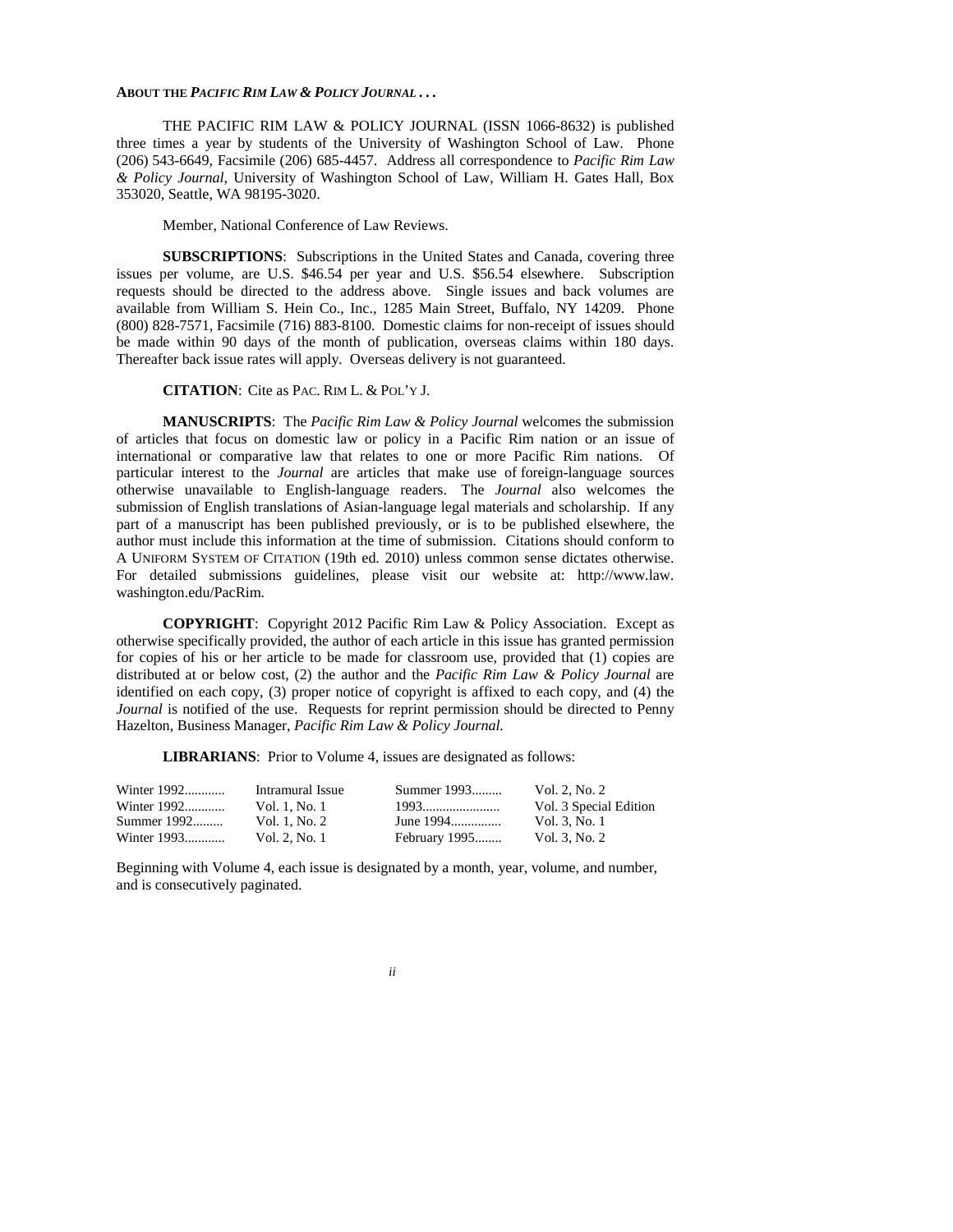# *Pacific Rim Law & Policy Journal*

## **EDITORIAL BOARD 2011-2012**

*Editor-in-Chief*  TIA ANEJA SARGENT

 *Associate Editors-in-Chief*  MARCUS PEARSON ELIZABETH SHER JOE STOCKTON

*Director of Operations & Outreach* 

ANDREW VAN WINKLE LIBBY WHITTEMORE

MICHELLE GREGOIRE JESSICA MONTGOMERY SANJAY WALVEKAR JOHANNA GUSMAN

JOEL NGUGI KATE O'NEILL

SARAH SPRINKLE GREGORY M. CHIARELLA

ERIC HARRISON KENJI AMMA MAREK E. FALK EDWIN LINDO KERSTI HARTER KENNEDY ERIC R. MAPES MICHAEL W. MEREDITH

*Executive Translation & Comments Editor*  LEONARD SANCHEZ MARIKO FOSTER NATHAN BARNES

*Articles & Comments Editors*  JOSH ZHIHUA HAN MICHELLE HYUNG JIN KIM LEONID KISSELEV GRANT LEA PRIYANKA PRAKASH LAURA COX

#### **EDITORIAL STAFF**

AMY BERNARD NATHAN HATFIELD ALYSON PALMER RACHEL COOK JENNIFER HOWARD ALEC PAXTON SARAH COX SHAWN KAMINSKY ANNE PURKEY DAVID CROMWELL JOANNE KIM SAM SHADDOX ELIZABETH FINDLEY WILLIAM JIEWOO KIM SEAN SISKA WILLIAM JIEWOO KIM SEAN SISKA JUSTIN GLICK JEFFERSON LIN COURTNEY SKILES LAUREN MCELROY MALLORY SULLIVAN

#### **EXECUTIVE BOARD**

PENNY HAZELTON MARY HOTCHKISS LINDA HUME

*iii* FRAN JOHNSON

*Chief Comments Editor Chief Articles Editor Chief Managing Editor* 

*Executive Comments Editors Executive Articles Editors Executive Managing Editors* 

*Managing Online Editor* 

*Business Manager Business Office Faculty Advisor*  PENNY HAZELTON JONATHAN FRANKLIN YONG-SUNG (JONATHAN) KANG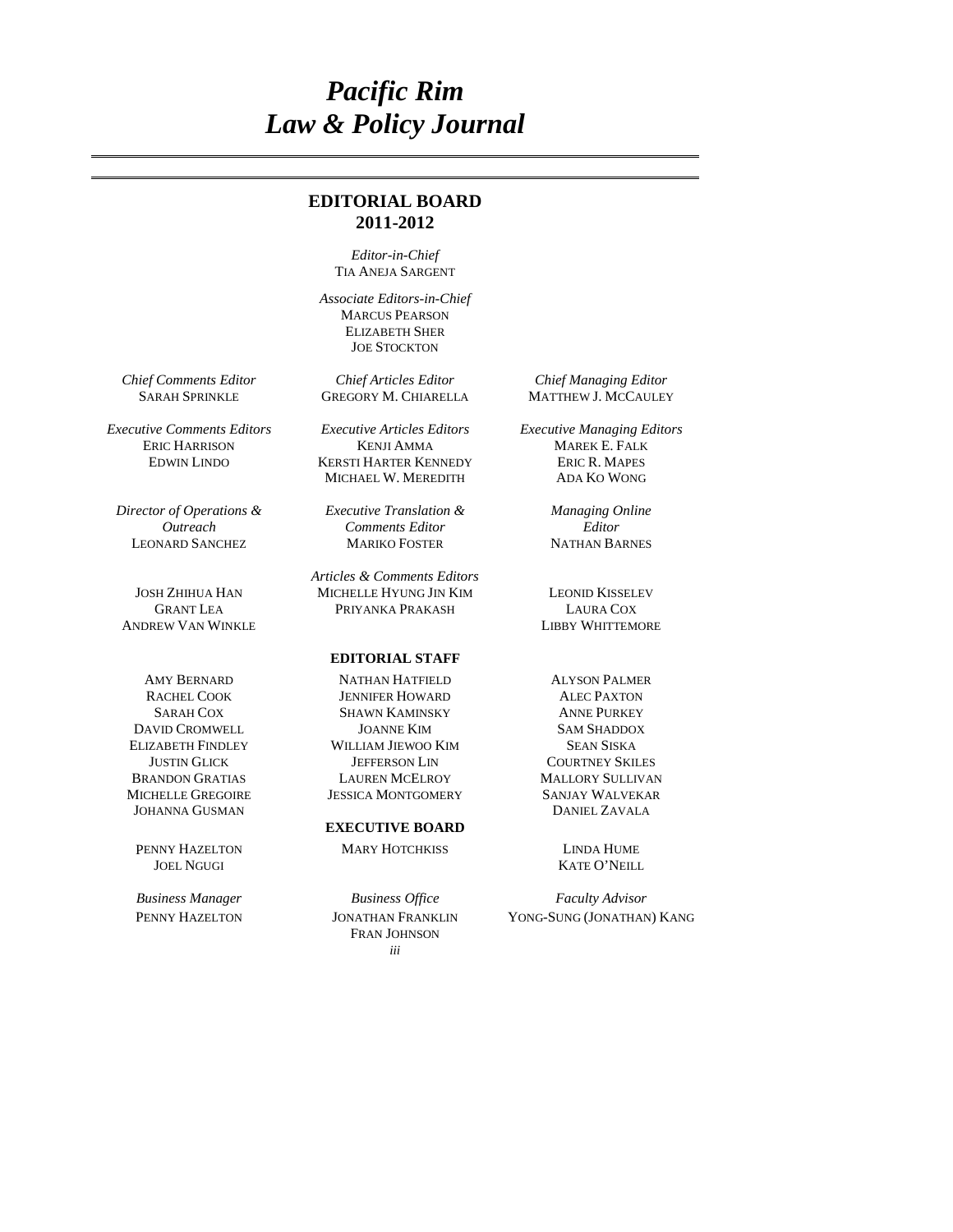#### **University of Washington School of Law 2011–2012**

OFFICERS OF ADMINISTRATION Michael Young, B.A., Ph.D., President of the University, Professor of Law Kellye Y. Testy, B.A., J.D., Dean, James W. Mifflin University Professor of Law Samuel A. Donaldson, B.A., J.D., LL.M., Associate Dean for Faculty Elizabeth Ford, B.A., J.D., Assistant Dean Stephanie Cox, B.A., Assistant Dean for Advancement Michele Gonzalez, B.A., J.D., M.P.A., Assistant Dean, Center for Professional & Leadership Development Penny A. Hazelton, B.A., J.D., M.L.L., Associate Dean for Library & Computing Services, Professor of Law Mary Hotchkiss, B.A., M.S.L.S., J.D., Associate Dean for Students, Senior Law Lecturer Marnae Schmidt, B.A., Finance and Business Director Michele Storms, Executive Director, Gates Public Service Law Scholarship Program Kathryn Watts, B.S., J.D., Associate Dean of Research & Faculty Development Paula Johnson, B.S., Human Resources Director FACULTY EMERITI William R. Andersen, B.S.L., LL.B., LL.M. Robert H. Aronson, B.A., J.D. William T. Burke, B.S., J.D., J.S.D. Robert L. Fletcher, A.B., LL.B. Roland L. Hjorth, A.B., LL.B., John Huston, B.A., J.D., LL.M. John M. Junker, B.A., J.D. John R. Price, A.B., LL.B. Roy L. Prosterman, A.B., LL.B. Marjorie D. Rombauer, B.A., J.D. Charles Z. Smith, B.S., J.D. Frank W. Smith, Jr., B.A., J.D., LL.M. William B. Stoebuck, B.A., M.A., J.D., S.J.D.

Philip A. Trautman, B.A., J.D.

#### FACULTY OF LAW

Craig H. Allen, B.S., J.D., Judson Falknor Professor of Law Kimberly Ambrose, B.A., J.D., Lecturer

Helen A. Anderson, B.A., J.D., Associate Professor of Law

Robert T. Anderson, B.A., J.D., Professor of Law, Director, Native American Law Center

Thomas R. Andrews, B.A., M.A., J.D., Professor of Law

William S. Bailey, B.A., J.D., Professor from Practice

Karen Boxx, B.A., J.D., Associate Professor of Law

Steve P. Calandrillo, B.A., J.D., Professor of Law

Thomas Cobb, B.A., M.A., M.A., J.D., Senior Lecturer

Molly Cohan, B.A., J.D., Lecturer

Ronald K.L. Collins, Harold S. Shefelman Scholar

William Covington, B.A., J.D., Assistant Professor of Law, Director, Technology Law & Public Policy Clinic

Samuel A. Donaldson, B.A., J.D., LL.M., Professor of Law, Director, Graduate Program in Taxation Signe Dortch, B.A., J.D., Lecturer

Dwight J. Drake, B.S., J.D., Associate Professor of Law

Jonathan A. Eddy, B.A., J.D., Professor of Law, Manager, Afghanistan Legal Educators Project

Mary D. Fan, B.A., J.D., Assistant Professor of Law

Julia Gold, B.A., J.D., Senior Lecturer, Director, Mediation Clinic

Robert W. Gomulkiewicz, B.A., M.A., J.D., Professor of Law, Director, Graduate Program of Intellectual Property Law & Policy

*iv*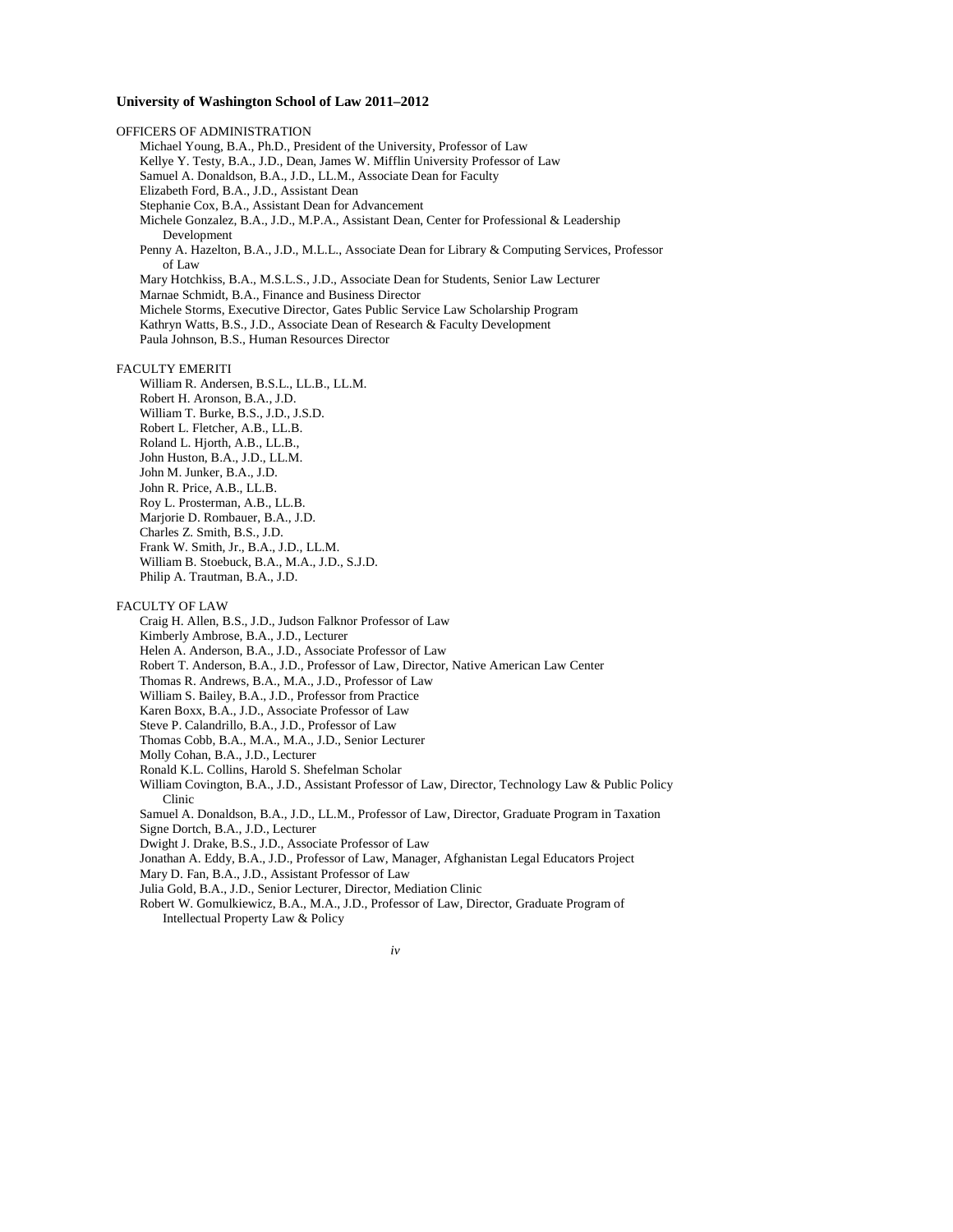- James H. Hardisty, A.B., LL.B., Professor of Law
- Penny A. Hazelton, B.A., J.D., M.L.L., Professor of Law
- Gregory A. Hicks, B.A., J.D., Professor of Law
- Mary A. Hotchkiss, B.A., M.S.L.S., J.D., LL.M., Senior Lecturer, Director, Academic Advising
- Maureen Howard, B.A., J.D., Associate Professor, Director, Trial Advocacy Program
- Linda S. Hume, B.A., J.D., Professor of Law
- Stewart M. Jay, A.B., J.D., William L. Dwyer Professor of Law
- Sarah Kaltsounis, B.S., M.Ed., J.D., Lecturer
- Yong-Sung (Jonathan) Kang, B.A., J.D., Assistant Professor of Law
- Sylvia Kang'ara, LL.B., LL.M., Assistant Professor of Law
- Lisa Kelly, B.A., J.D., Bobbe & Jonathan Bridge Professor of Law, Director, Children & Youth Advocacy Clinic
- Alan Kirtley, B.A., J.D., Associate Professor of Law
- Anita K. Krug, B.A., M.A., J.D., Ph.D., Assistant Professor of Law
- Richard O. Kummert, B.S, C.P.A., M.B.A., LL.B., Professor of Law
- Patricia C. Kuszler, M.D., J.D., Charles I. Stone Professor of Law, Director, Multidisciplinary Initiatives
- Clark B. Lombardi, B.A., J.D., Ph.D., Associate Professor of Law
- Deborah Maranville, B.A., J.D., Professor of Law, Director, Clinical Law Program, Director, Workers Rights Clinic
- Anna Mastroianni, B.S./B.A., J.D., M.P.H., Associate Professor of Law
- Kathleen M. McGinnis, B.A., J.D., Senior Lecturer
- Jacqueline McMurtrie, B.G.S., J.D., Associate Professor of Law, Director, Innocence Project **Northwest**
- Theodore Myhre, B.A., M.A., M.A., J.D., Lecturer
- Joel M. Ngugi, LL.B., LL.M., S.J.D., Associate Professor of Law
- Peter Nicolas, B.A., M.P.P., J.D., Jeffrey & Susan Brotman Professor of Law
- Sean O'Connor, B.A., M.A., J.D., Professor of Law, Co-Director, Graduate Program in Intellectual Property Law & Policy, Director, Entrepreneurial Law Clinic
- Kathleen O'Neill, B.A., J.D., Associate Professor of Law
- Rafael Pardo, B.A., J.D., Professor of Law
- Elizabeth Porter, Visiting Assistant Professor
- Anita Ramasastry, B.A., M.A., J.D., Professor of Law, Director, Shidler Center for Law, Commerce & Technology
- Beth Rivin, B.A., M.D., M.P.H., Research Associate Professor of Law, Director, Global Health & Justice Project
- William H. Rodgers, Jr., B.A., LL.B., Stimson Bullitt Professor of Environmental Law
- Zahr Said, B.A., J.D., Ph.D,, Assistant Professor of Law
- Sallie Thieme Sanford, B.A., J.D., Assistant Professor of Law
- Eric Schnapper, B.A., M.A., B.Phil., LL.B., Pendleton Miller Professor of Law
- Scott A. Schumacher, B.A., J.D., Assistant Professor of Law, Director, Federal Tax Clinic
- Toshiko Takenaka, B.A., LL.M., Ph.D., W. Hunter Simpson Professor of Technology Law, Director, Center for Advanced Study & Research on Intellectual Property
- Michael E. Townsend, B.A., M.A., Ph.D., J.D., Associate Professor of Law
- Lea B. Vaughn, A.B., J.D., Professor of Law
- Walter J. Walsh, B.C.L., LL.M., S.J.D., Associate Professor of Law
- Kathryn Watts, B.S., J.D., Associate Professor of Law

Ron J. Whitener, B.A., J.D., Senior Lecturer, Director, Tribal Court Criminal Defense Clinic

Brenda Williams, B.A., M.P.A., J.D., Senior Lecturer

Jane K. Winn, B.Sc., J.D., Charles I. Stone Professor of Law, Director, Shidler Center for Law, Commerce & Technology

*v*

Louis E. Wolcher, B.A., J.D., Charles I. Stone Professor of Law

Dongsheng Zang, LL.B., LL.M., LL.M., S.J.D., Associate Professor of Law

Melissa A. Austin, M.S., Ph.D., Adjunct Lecturer

ADJUNCT AND AFFILIATE FACULTY